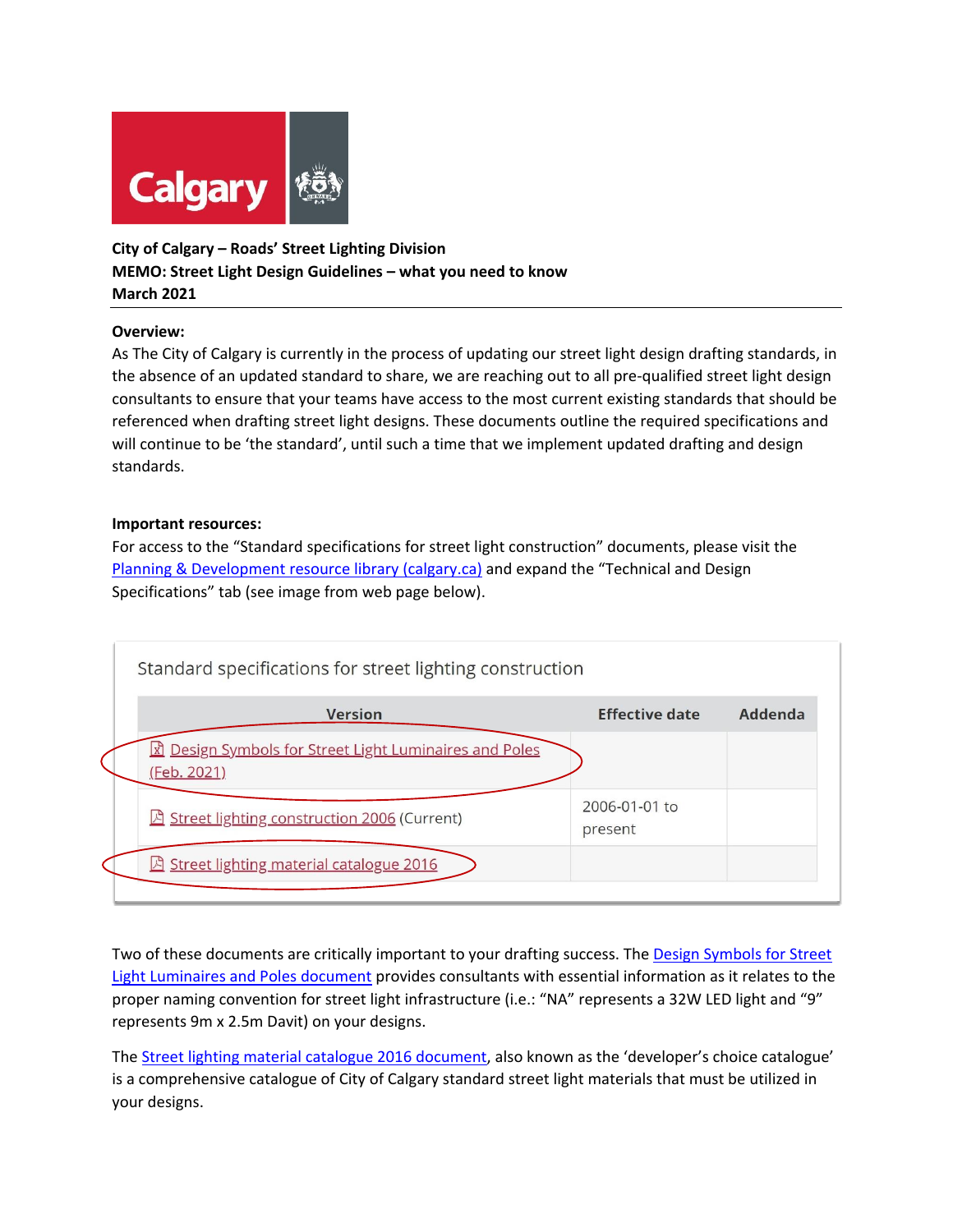Another key document that your teams need to be familiar with is the [Design Guidelines for Street](https://www.calgary.ca/content/dam/www/transportation/roads/documents/traffic/traffic-signals-and-streetlights/design-guidelines-for-street-lighting.pdf)  [Lighting 2016](https://www.calgary.ca/content/dam/www/transportation/roads/documents/traffic/traffic-signals-and-streetlights/design-guidelines-for-street-lighting.pdf). Of particular importance is Appendix B: Street Lighting Drafting Standards. This appendix provides information regarding: layers, line types and weights, and symbology.

#### **Important City contacts:**

- 1. As you're working through your designs, if you have drafting-related questions, please reach out to **IISAIM-Traffic-StreetLighting@calgary.ca** with the appropriate requisition form. You can acquire the requisition form by emailing IISAIM. Please note, wire representation may not be accurate and will require site trips to open handholes to identify conduits in the base, turning relays and cabinets on. Prequalified consultants and/or contractors can be provided keys to confirm these details.
- 2. You must apply for line assignment on your project as an authorized "street light contractor" in the CROWM system. You must have a Business myID account to get access to this system. This [link](https://www.calgary.ca/cfod/it/myid-business-account-faqs.html) will provide you with information to assist in that process. The street light team will authorize the contractor in CROWM.
- 3. Contact [InventoryManagement@calgary.ca](mailto:InventoryManagement@calgary.ca) to obtain a material price list and for billing inquiries.

# **URD/offsite specific:**

- 1. For URD projects, follow the URD shallows workflow which can be obtained by emailing [EPSCProcessURD@enmax.com](mailto:EPSCProcessURD@enmax.com)
- 2. For URD/residential incremental cheques are collected on behalf of The City by the design consultant. The incremental cheques are based on an agreed upon rate with BILD, nonstandard material is not approved unless there is a rate agreement with BILD that can be brought into the MDA. Incremental cheques represent 15 years' worth of electricity and added maintenance due to the added maintenance costs of nonstandard material. Do not design with nonstandard material unless you have prior permission from the developer, BILD, and The City with a negotiated incremental rate.
- 3. For URD/residential the only approved pole types are standard davit, standard davit powder coated (Cranston), domus, traditional pole, shoebox and step/mckenzie pole for URD/offsite work in residential areas.
- 4. The URD joint trench work MPLA (multi party line assignment) is applied for by ENMAX on behalf of the 4 parties including street lighting. A URD project will have one application for the joint trench (by ENMAX) for the MPLA and one application (by the SL contractor) for the SL only trench including all SL bases.
- 5. Street light offsite single party ULA (utility line assignment) is applied for by the street light consultant.
- 6. Designs must be compliant with City of Calgary complete street cross sections as per the current version of the DGSS (Design Guidelines for Sub-division Servicing). Deviations will not be accepted without approval from City of Calgary Transportation Planning
- 7. It is recommended to share your proposed design, IFR, with The City at step 7 of the URD shallows workflow or risk not receiving City approval at a later step.
- 8. Design and posted speed limits shall be reflected on the street light design criteria.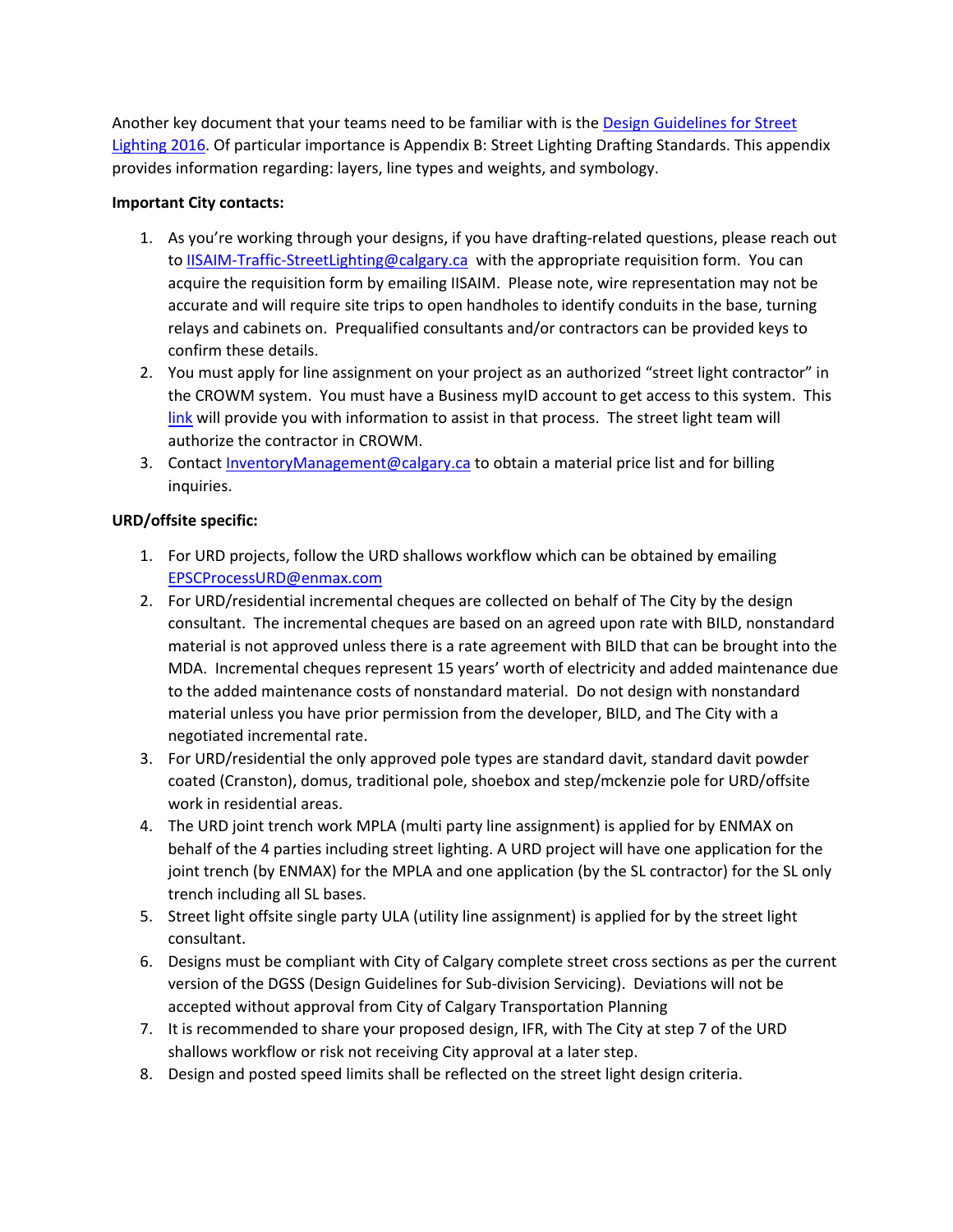- 9. Failure to submit APRCON and Asbuilt drawings into the City GIS system within 60 days of construction completion or before CCC will result in removal from the prequalification list.
- 10. You are responsible for the two year warranty of the lights until FAC. Light outages, property damage, etc during this period are your responsibility.
- 11. CCC and FAC will be issued by the appropriate quadrant design tech and will be requested by the design consultant.

## **Street light Design Revisions applicable to all projects:**

- 1. Relays are the only acceptable means of circuit control on residential roads. On collector roads and higher classification, you must design with cabinets.
- 2. Do not place relays in the median.
- 3. Relays are to be designed to a maximum of 12 lights
- 4. Relays and cabinets are grounded to a ground plate.
- 5. Material must be procured though City stores. Nonstandard material will not be approved in new residential subdivisions for URD or offsites.
- 6. Material is ordered with appropriate lead times and approvals to [InventoryManagement@calgary.ca](mailto:InventoryManagement@calgary.ca). Purchase orders are preferred and should be itemized by line using the City of Calgary item number and the quantity required. Orders may only be processed with a valid City of Calgary customer number (information below). Our billing cycle is at the beginning of each month, and invoices will be sent out for payment with details on the accepted payment options.
- 7. Material will not be released unless an approved for construction drawing (APRCON) has been successfully submitted to the City of Calgary in appropriate CAD format.
- 8. Only conduit acceptable is 32mm HDPE for branch circuits and 100mm duct for secondary cable, road crossings and driveways; this is procured through The City. All other conduit is unacceptable.
- 9. All conduit should be perpendicular to the road or parallel (i.e. no diagonal road crossings). Deviation requires permission from the street light design tech.
- 10. (1) conduit should only have 1 circuit (i.e. 3 #8 Cu's for branch circuit). Deviation requires permission from the street light design tech.
- 11. 120/240 is the only acceptable input voltage for the street light system. Any deviation from this requires permission from the street light design tech. The EPC network area of Calgary is 120/208 and is reasonable to use within that area.
- 12. Electrical permits and inspections are the responsibility of the consultant in conjunction with the contractor.
- 13. If easements are registered on behalf of street lighting (not including URD or utility right of way), the easement must be indicated on the street light print.
- 14. Approved for construction drawings submitted at step 14 of the URD process will also contain voltage drop calculations, AGI calculations, and an EPC drawing of the power feed authenticated by EPC to indicate transformer tag numbers and transformer ratings in compliance with EPC standards.
- 15. Unmetered request shall be submitted to [streetlighting@calgary.ca](mailto:streetlighting@calgary.ca) for approval prior to sending to siteid to confirm load additions and deletions.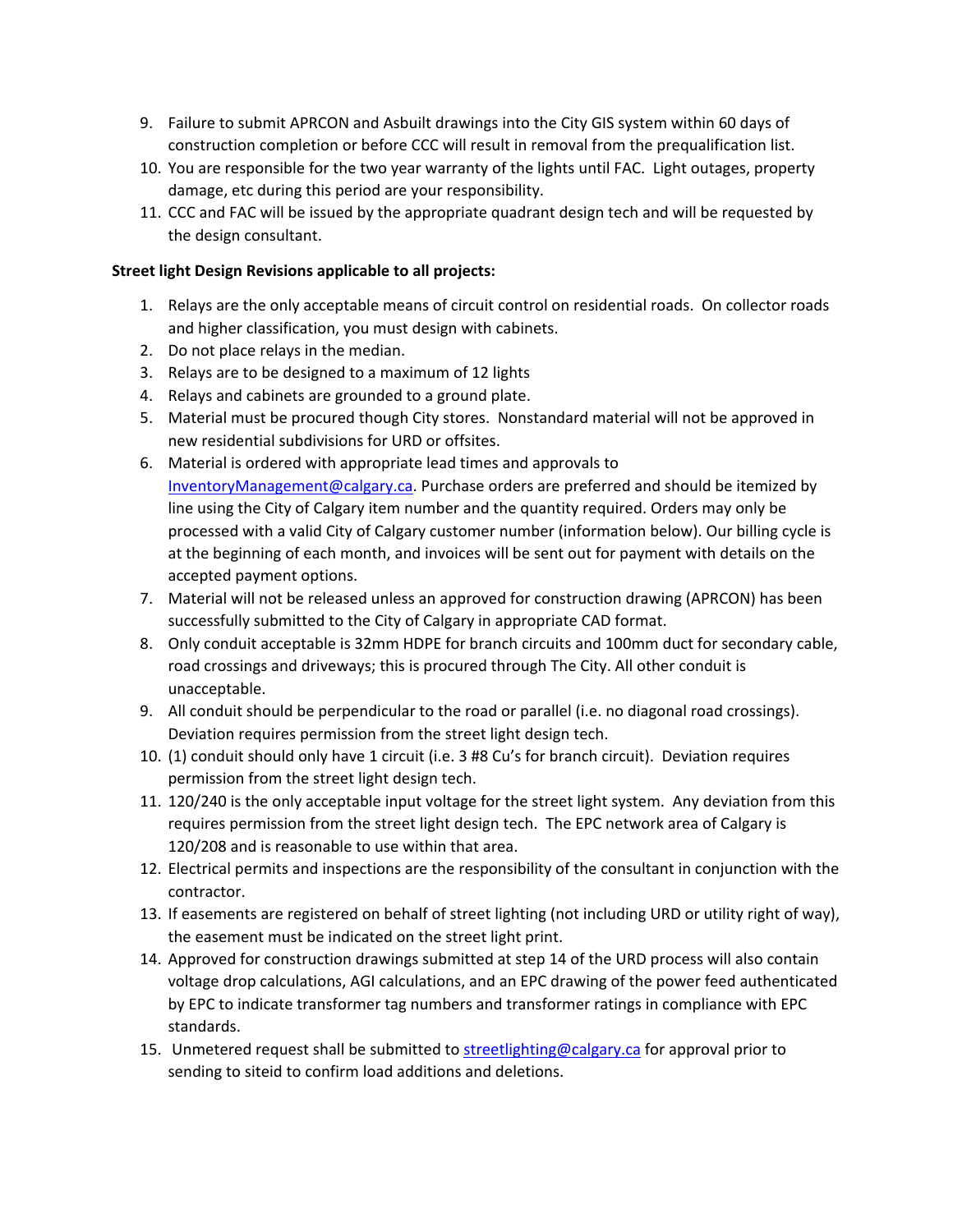- 16. Secondary power feeds are limited to #2 Al for relays and #3 Cu for cabinets. Branch circuits are limited to #8 Cu. Any deviation from that requires permission from the Street light design tech.
- 17. Voltage drop shall be limited to a maximum of 5% of the nominal supply voltage. Voltage calculations shall be calculated on the secondary and branch circuits and be authenticated by a Professional Engineer in Alberta.
- 18. AGI calculations shall be provided in AGI format and in PDF format and be authenticated by a Professional Engineer in Alberta.
- 19. Panel schedules will be installed in the cabinet on designs that require cabinets. Cabinet panel schedule will be included with design submission to indicate which lights are on which breakers
- 20. When luminaire wattages are out of date, use the closest luminaire wattage drafting code to ensure design can be imported into the GIS system; include a callout on the design to indicate actual wattage so The City can correct the wattage at a later date; do not invent new drafting codes. This will result in the submission being rejected. Revisions and callouts in red like below.



- 21. Consultants have to include removals/abandonments on their PDF designs and CAD submissions
- 22. Do not rely exclusively on GIS data for design (brownfield), wire representation may not be accurate and will require site trips to open handholes to identify conduits in the base, turning relays and cabinets on. Prequalified consultants and/or contractors will be provided keys to confirm these details upon request. Limits of approach work needs to be coordinated with qualified utility employees.
- 23. If wires extend outside of project boundaries (brownfield) and will impact non project related lights, it is your responsibility to identify this additional scope and bring it to the attention of the project manager.
- 24. New power feeds are requested through ENMAX via GetConnected [\(getconnected@enmax.com\)](mailto:getconnected@enmax.com) and follow the ENMAX process.
- 25. For any companies that haven't purchased materials from the City before please provide the following information. They will need to submit the request with the following information to [InventoryManagement@calgary.ca](mailto:InventoryManagement@calgary.ca).